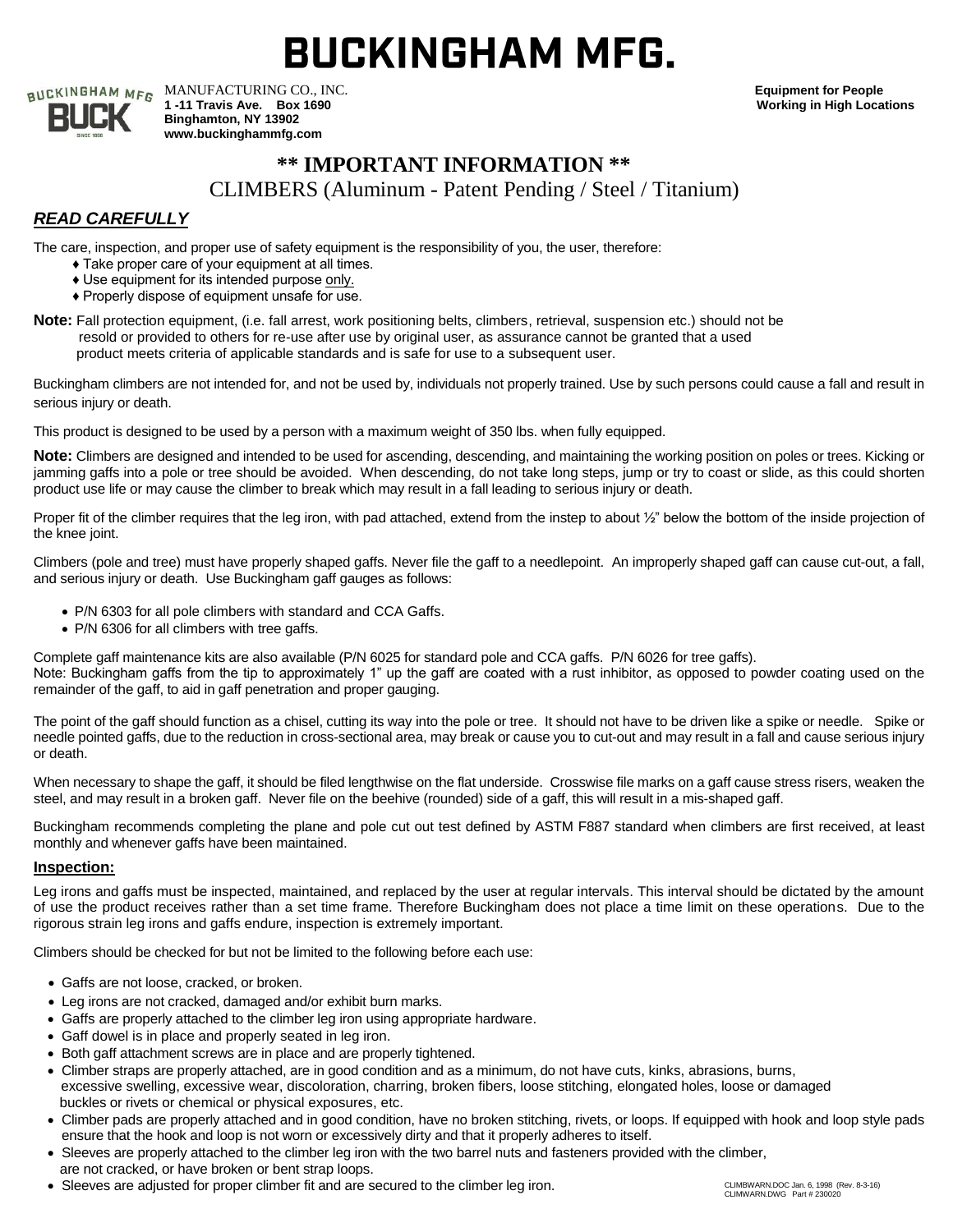- Gaff length, width, thickness, point profile, and sharpness of cutting edges should be inspected with appropriate gauges which are available from Buckingham.
- Leg iron stirrup width & thickness for steel & titanium should be inspected using the appropriate 6303 gage. For aluminum, if the stirrup section is worn so severe that the worn surface reaches the wear band (see Fig1), these climbers must be destroyed and replaced with new.

Leg irons should be replaced and gaffs should be maintained or replaced at the earliest signs of wear.

If any evidence of excessive wear or deterioration as outlined is observed, immediately cease use, destroy the product, and replace it with new equipment. Should any unusual conditions not outlined above be observed, or you have reasonable doubt about a particular condition, remove the equipment from service and notify your Supervisor, Safety Director, or contact Buckingham Mfg. (1-800-937-2825) for clarification.

Failure to carefully and completely inspect your equipment could result in serious injury or death.

Use a honing stone to repair minimal damage to the gaff (gaffs are nicked or damaged from contact with nails or pole hardware). Check using the Buckingham Gaff Gauge for critical dimensions of the gaff. Additionally perform the plane and pole cut – out test. The gaff gauge is recommended for use to check the gaff anytime other damage and / or excessive wear is suspected.

## **WARNINGS:**

- Completely read, understand, and follow all instructions, warnings, and guidelines pertaining to this and all associated equipment before use. Failure to do so could result in your serious injury or death.
- Only Buckingham Mfg. Co. or those people authorized in writing by Buckingham Mfg. Co. may make additions, alterations, modifications or repairs to this equipment.

Wear Band

- Buckingham Mfg. Co. prohibits the use of aftermarket components such as, but not limited to rope ascenders etc. being used with Buckingham climbers.
- Buckingham climbers must not be drilled, tapped, riveted, bonded, welded or have any other means of attachment performed to or on the climber under any circumstance. Such modifications or use of aftermarket components shall void any and all warranties. Buckingham Mfg. Co. shall be held harmless for any injuries or deaths that may result from the use of such modified climbers or aftermarket components.
- Do not bend, etch, or scribe any component of the climber.
- Field modifications to the climbers, such as but not limited to, bending or twisting may reduce climber strength causing premature fracture or breakage. Therefore any climber that has been permanently deformed, must not be re-straightened, but immediately removed from service.
- Marking from etching or scribing could cause the climber to break at the marked point. If this condition exists immediately remove climber from service.
- Climber accessories must be in good condition. Material shall be kept clean and leather shall be properly oiled. Climbing equipment that shows signs of excessive wear, or cracking of components, should be immediately discarded.
- Sleeves must be properly attached to the climber leg iron using appropriate hardware (screw fastener, star washer and barrel nut) and two points of attachment. Tighten sleeve screw fasteners until snug. Do not over tighten, torque to 25 inch pounds maximum.
- No equipment lasts forever. Therefore, should you have any doubt about the safety of your equipment, replace it.
- Remove any climber from service that has come into contact with an electrical arc.
- Do not use aluminum alloy climbers with climbing boots that have a steel heel guard. The heel guard wears deeply into the stirrup of the climber and will require premature replacement of the leg irons.

#### **For Informational Purposes:**

Pole climbers have relatively short gaffs (approx. 1-1/2 inches). Tree climbers have relatively long gaffs (approx. 3-1/2 inches for permanent gaff type, approx. 2-1/2 inches for replaceable gaff type) so they can penetrate tree bark and reach solid trunk wood.

Buckingham Mfg. understands that under certain circumstances, pole gaffs are used to climb trees. These circumstances should be limited to climbing thin bark hardwoods such as Maple, Beech, Dead wood, or while working near the top of a tree where the bark has a tendency to be thinner. Only replaceable pole gaffs should be used on trees as they have a slightly longer length and greater projection from the climber shank than the permanent pole gaff. Use extreme caution while using replaceable pole gaffs on trees.

The gaff attachment location of the leg iron is dependent on whether a pole or tree climber as shown in Fig. 2 & 3. If you have a Pole Gaff Leg Iron and replace the Pole Gaff with a Tree Gaff, the tip of gaff will be below the stirrup as shown in Fig. 4. If you have a Tree Gaff Leg Iron and replace the Tree Gaff with a Pole Gaff, the tip of gaff will be slightly higher than that of a standard Pole Gaff Leg Iron as shown in Fig. 5



Gaff lengths when measured on the underside should not be less than 1-1/4" for pole gaffs or 2 1/4" for tree gaffs. When not being used for climbing, climber gaffs must be protected with gaff guards.

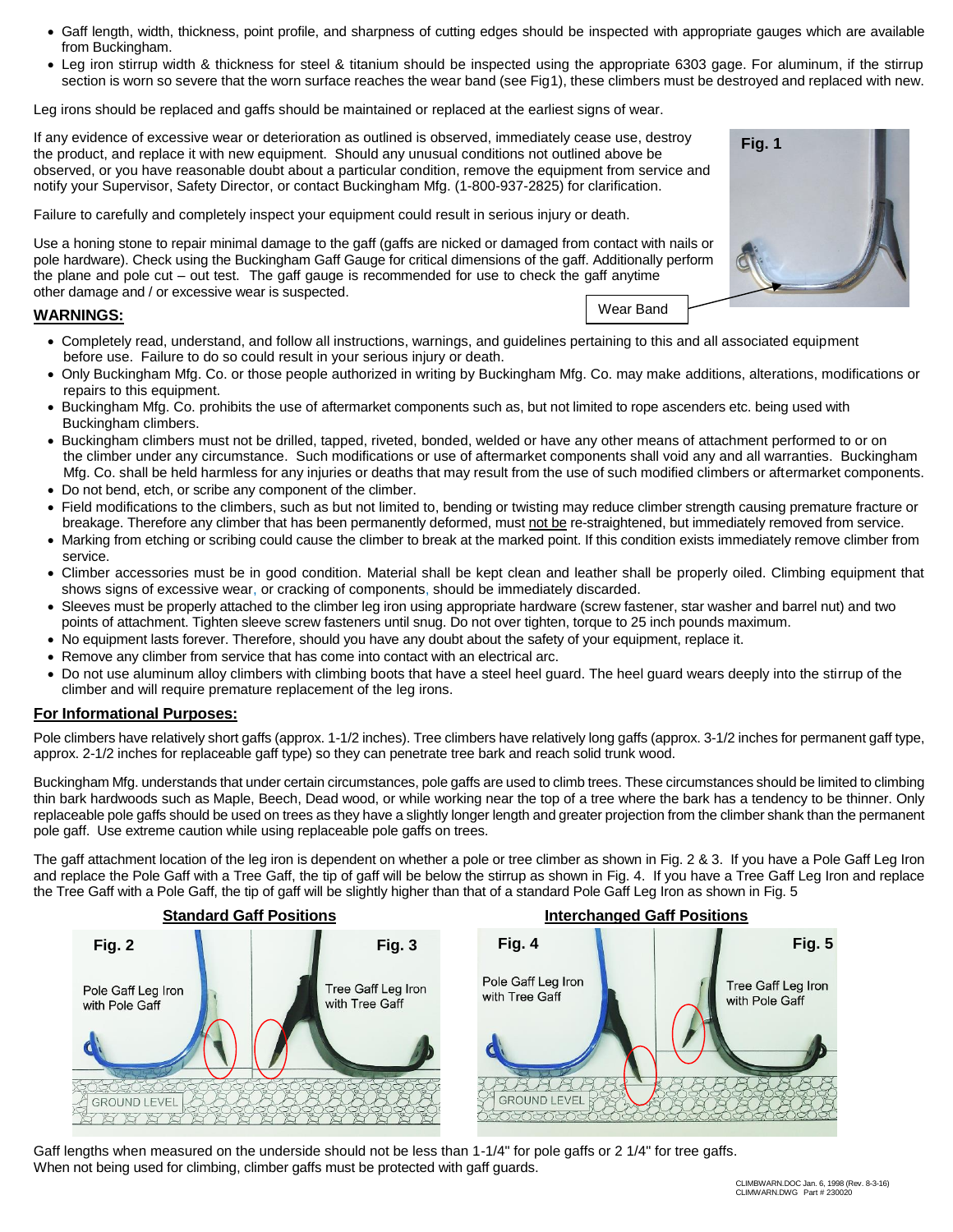## **Climbers with Dowel & Screw Attachment Gaffs (Manufacture Date of 01/11 and After):**

Dowel & screw attachment style (Fig. 6) consists of three circular holes in the leg iron. The top and bottom holes are used for the gaff attachment screws and the center hole for the gaff dowel. This style is supplied with two 5/16"-18 x 5/8" long gaff attachment screws for steel and titanium climbers and 5/16"-18 x 7/8" long gaff attachment screws for aluminum climbers. Gaff screws for steel & titanium versus aluminum climbers are not interchangeable.

Note: Ensure the Gaff dowel is securely seated in gaff prior to attaching to leg iron.

Hand tighten the bottom gaff screw (nearest the gaff tip). Repeat hand tightening on the top gaff screw. Tighten using a 3/16" x 4" length Allen wrench (with maximum torque to achieve complete and maximum tightness, this method can yield Buckingham's 235 inch pound tightening recommendation for these screws). Note: use of a longer wrench can yield results exceeding the 235 inch pound recommendation and result in stripping and / or fracture of the screw head. Visually inspect to ensure screw heads are flush with the inside surface of the climber leg iron. Gaff attachment screws should be replaced after the

first time removed, but if re-using, apply a low to medium strength thread sealant (Loctite® or equivalent) to prevent the screws from loosening. Screws may not be removable if a permanent type thread sealant is used.

## **Climbers with Screw Attachment Gaff (Manufacture Date of 12/10 and Before):**

Screw attachment style (Fig. 7) consists of a rectangular slot and one circular gaff screw hole in the leg iron. This style is supplied with two 1/4" -20 gaff screws.

Hand tighten the bottom gaff screw (nearest the gaff tip). Repeat hand tightening on the top gaff screw. Tighten using a  $5/32$ " x  $2$   $3/4$ " length Allen wrench (with maximum torque to achieve complete and maximum tightness, this method can yield Buckingham's 136 inch pound tightening recommendation for these screws). Note: use of a longer wrench can yield results exceeding the 136 inch pound recommendation and result in stripping and / or fracture of the screw head. Visually inspect to ensure screw heads are flush with the inside surface of the climber leg iron. Gaff attachment screws should be replaced after the first time removed, but if re-using, apply a low to medium strength thread sealant (Loctite® or equivalent) to prevent the screws from loosening. Screws may not be removable if a permanent type thread sealant is used.





**NOTES:** As a general rule, assuming all previously stated inspection criteria is met, Buckingham recommends that all replaceable gaff climbers be replaced when the original gaff and one replacement set of gaffs have been worn out from normal use.

See gaff replacement instructions: PN 230260 for dowel & screw attachment style replaceable gaffs and PN 230145 for screw attachment style replaceable gaffs.

If you require additional instructions or should questions arise concerning the proper use or condition of your equipment, contact Buckingham Manufacturing Co. at 1-800-937-2825.

Buckingham climbers are manufactured in accordance to the ASTM F887 standard.

Product covered under these instructions / warnings should not be resold / redistributed or re-used after use by original user. See Note under the "Read Carefully" section on page 1.

Ensure proper fit / size of product before use. This product can not be returned unless it is in new / unused condition. Unauthorized modifications to the climbers such as but not limited to bending, twisting, etching, or scribing may reduce climber strength causing fracture or breakage. Therefore, product that has been modified or altered by customer misuse can not be returned.

## **Helpful Hints:**

- When assembling climbers to pads; because climber pad shank slots are made for a snug fit, twisting the shank on an angle will ease the climber shank into the shank slot of the pad.
- Wear high quality climbing boots which are specifically designed for climbing application.
- Adjust climber straps securely for optimum fit around your feet and legs. Straps should be snug but never so tight as to restrict circulation.
- When climbers are not in use, place gaff guards over the gaff points to protect equipment and the handler. Keep gaff guards on the gaffs when the climbers are not being used.
- Store climbers separately from other climbing equipment.
- This equipment should be a personal issue to the employee using it.
- Keep climber sets together. Fasten them together when they are stored or transported. Never climb with a mix matched set of climbers.
- Carry the climbers to the base of the pole or tree. Remove the gaff guards from the climbers and place them near the base of the pole or tree for attachment. After dismounting, immediately remove your climbers and place gaff guards over the gaffs. To minimize the danger of personal injury and / or damage to the equipment, never walk around while wearing climbers.
- Do not paint climbers. Paint can hide defects that can cause premature failure.



Scan To View Aluminum Climber (BuckAlloy) Setup Video.